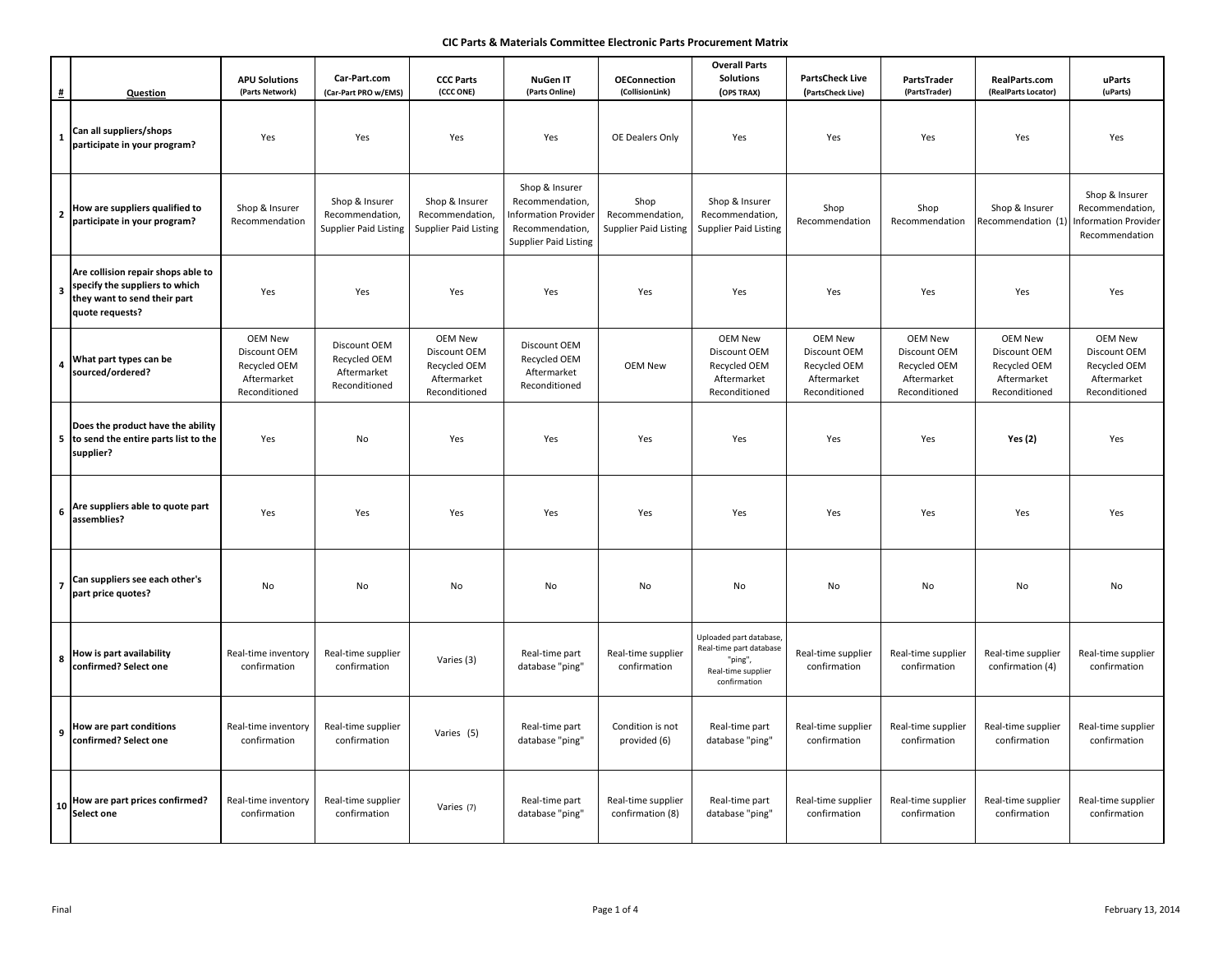# **CIC Parts & Materials Committee Electronic Parts Procurement Matrix**

| #          | Question                                                                                                                                 | <b>APU Solutions</b><br>(Parts Network) | Car-Part.com<br>(Car-Part PRO w/EMS) | <b>CCC Parts</b><br>(CCC ONE) | <b>NuGen IT</b><br>(Parts Online) | <b>OEConnection</b><br>(CollisionLink) | <b>Overall Parts</b><br><b>Solutions</b><br>(OPS TRAX) | <b>PartsCheck Live</b><br>(PartsCheck Live) | PartsTrader<br>(PartsTrader)       | RealParts.com<br>(RealParts Locator) | uParts<br>(uParts)                                                                                                                                                                                                                     |
|------------|------------------------------------------------------------------------------------------------------------------------------------------|-----------------------------------------|--------------------------------------|-------------------------------|-----------------------------------|----------------------------------------|--------------------------------------------------------|---------------------------------------------|------------------------------------|--------------------------------------|----------------------------------------------------------------------------------------------------------------------------------------------------------------------------------------------------------------------------------------|
|            | 11 How is part delivery time<br>confirmed? Select one                                                                                    | Real-time inventory<br>confirmation     | Real-time supplier<br>confirmation   | Varies (9)                    | Real-time part<br>database "ping" | Real-time supplier<br>confirmation     | Real-time part<br>database "ping"                      | Real-time supplier<br>confirmation          | Real-time supplier<br>confirmation | Real-time supplier<br>confirmation   | Real-time supplier<br>confirmation                                                                                                                                                                                                     |
| ${\bf 12}$ | Are repairers and suppliers able<br>to include additional comments<br>with their part requests and part<br>quotes?                       | both                                    | both                                 | both                          | both                              | both                                   | both                                                   | both                                        | both                               | both                                 | Repairers & Suppliers Repairers & Suppliers Repairers & Suppliers Repairers & Suppliers Repairers & Suppliers Repairers & Suppliers Repairers & Suppliers Repairers & Suppliers Repairers & Suppliers Repairers & Suppliers Re<br>both |
|            | Are repairers and suppliers able<br>13 to include photographs with their<br>part requests and part quotes?                               | Repairers & Suppliers<br>both           | No                                   | Repairers & Suppliers<br>both | Suppliers only                    | both                                   | Repairers & Suppliers Repairers & Suppliers<br>both    | Repairers only                              | both                               | both                                 | Repairers & Suppliers Repairers & Suppliers Repairers & Suppliers<br>both                                                                                                                                                              |
| 14         | Does your product enable the<br>collision repair shop to make the<br>final decision regarding which<br>parts to buy from what suppliers? | Yes                                     | Yes                                  | Yes                           | Yes                               | Yes                                    | Yes                                                    | Yes                                         | Yes                                | Yes                                  | Yes                                                                                                                                                                                                                                    |
|            | Does your product enable the<br>15 collision repair shop to send<br>purchase orders to suppliers?                                        | Yes                                     | Yes                                  | Yes                           | Yes                               | Yes                                    | Yes                                                    | Yes                                         | Yes                                | Yes                                  | Yes                                                                                                                                                                                                                                    |
|            | Do suppliers receive repair shop<br>16 information with part quote<br>requests?                                                          | Yes                                     | Yes                                  | Yes                           | No                                | Yes                                    | Yes                                                    | Yes                                         | Yes                                | Yes                                  | Yes                                                                                                                                                                                                                                    |
|            | 17 Can your product manage part<br>returns/credits?                                                                                      | Yes                                     | No                                   | Yes                           | No                                | Yes                                    | Yes                                                    | Yes                                         | Yes                                | No                                   | Yes                                                                                                                                                                                                                                    |
|            | $\vert$ 18 $\vert$ Can your product capture reasons<br>for part returns?                                                                 | Yes                                     | No                                   | Yes                           | No                                | Yes                                    | Yes                                                    | No                                          | Yes                                | No                                   | Yes                                                                                                                                                                                                                                    |
|            | Can your product retrieve<br>19 (import) part information from<br>Audatex, CCC and Mitchell?                                             | Audatex<br>CCC<br>Mitchell              | Audatex<br>ccc<br>Mitchell           | Audatex<br>ccc<br>Mitchell    | Audatex<br>ccc<br>Mitchell        | Audatex<br>ccc<br>Mitchell             | Audatex<br>ccc<br>Mitchell                             | Audatex<br>ccc<br>Mitchell                  | Audatex<br>ccc<br>Mitchell         | Audatex<br>ccc<br>Mitchell           | Audatex<br>ccc<br>Mitchell                                                                                                                                                                                                             |
|            | Can your product return (export)<br>20 part information to Audatex, CCC<br>and Mitchell?                                                 | Audatex<br>Mitchell                     | Audatex<br>ccc<br>Mitchell           | Audatex<br>CCC<br>Mitchell    | No                                | No                                     | No                                                     | No                                          | Audatex<br>ccc<br>Mitchell         | Audatex<br>ccc<br>Mitchell           | No                                                                                                                                                                                                                                     |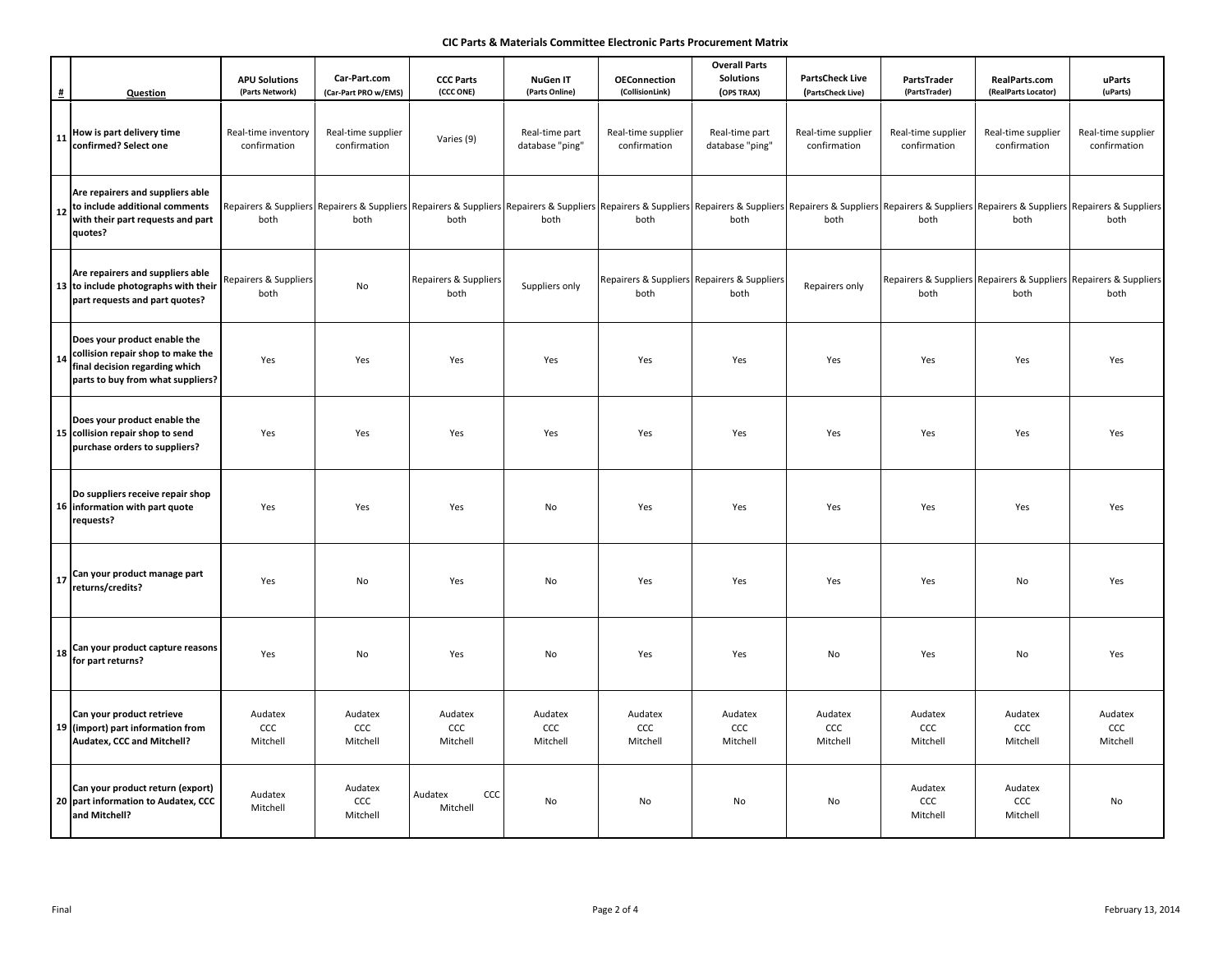# **CIC Parts & Materials Committee Electronic Parts Procurement Matrix**

| #          | <b>Question</b>                                                                                    | <b>APU Solutions</b><br>(Parts Network) | Car-Part.com<br>(Car-Part PRO w/EMS)               | <b>CCC Parts</b><br>(CCC ONE)                    | <b>NuGen IT</b><br>(Parts Online) | <b>OEConnection</b><br>(CollisionLink)                                          | <b>Overall Parts</b><br><b>Solutions</b><br>(OPS TRAX)                      | <b>PartsCheck Live</b><br>(PartsCheck Live) | PartsTrader<br>(PartsTrader)                                                           | RealParts.com<br>(RealParts Locator)     | uParts<br>(uParts)                 |
|------------|----------------------------------------------------------------------------------------------------|-----------------------------------------|----------------------------------------------------|--------------------------------------------------|-----------------------------------|---------------------------------------------------------------------------------|-----------------------------------------------------------------------------|---------------------------------------------|----------------------------------------------------------------------------------------|------------------------------------------|------------------------------------|
|            | 21 Is your product integrated with<br>any shop management products?                                | No (10)                                 | Mitchell Repair Center,<br>any shop that reads EMS | N/A                                              | No (11)                           | Axalta ProfitNet<br>Mitchell ABS/ABS-E<br>Mitchell Repair Center<br>ABW Tracker | CCC One<br>Axalta ProfitNet<br>Mitchell ABS/ABS-E<br>Mitchell Repair Center | No                                          | No (12)                                                                                | No                                       | No                                 |
|            | Does your product provide a time<br>22 stamped audit trail of each<br>element of each transaction? | Yes                                     | No                                                 | Yes                                              | Yes                               | Yes                                                                             | Yes                                                                         | Yes                                         | Yes                                                                                    | Yes                                      | Yes                                |
|            | Does your product share supplier<br>23 ratings with collision repair<br>shops?                     | No                                      | No                                                 | Yes                                              | No                                | No                                                                              | No                                                                          | Yes                                         | Yes                                                                                    | Yes                                      | Yes                                |
| ${\bf 24}$ | How are your supplier ratings<br>determined?                                                       | N/A                                     | N/A                                                | <b>System Captured</b><br><b>Analytical Data</b> | N/A                               | N/A                                                                             | N/A                                                                         | Collision Repair Shop<br>Feedback           | <b>Collision Repair Shop</b><br>Feedback,<br>System Captured<br><b>Analytical Data</b> | <b>Collision Repair Shop</b><br>Feedback | System Captured<br>Analytical Data |
|            | 25 Is your product CIECA EMS or BMS<br>compliant?                                                  | EMS & BMS                               | EMS                                                | EMS & BMS                                        | EMS & BMS                         | EMS                                                                             | EMS & BMS                                                                   | EMS                                         | EMS & BMS (13)                                                                         | EMS                                      | EMS & BMS                          |
|            | Is your product available via a<br>26 compatible smartphone and/or<br>tablet app?                  | Yes                                     | Yes                                                | Yes                                              | Yes                               | No                                                                              | Yes                                                                         | No                                          | Yes                                                                                    | No                                       | Yes                                |
|            | 27 What is your company's basic pay<br>model?                                                      | Insurer Pays (14)                       | <b>Insurer Pays</b><br>Parts<br>Vendor Pays        | Parts Vendor Pays                                | <b>Insurer Pays</b>               | Parts Vendor Pays                                                               | Parts Vendor Pays                                                           | Parts Vendor Pays                           | Parts Vendor Pays                                                                      | <b>Repairer Pays</b>                     | Free                               |
|            | <b>28 Additional Comments</b>                                                                      | Yes                                     | Yes                                                | Yes                                              | No                                | No                                                                              | No                                                                          | Yes                                         | Yes                                                                                    | No                                       | No                                 |